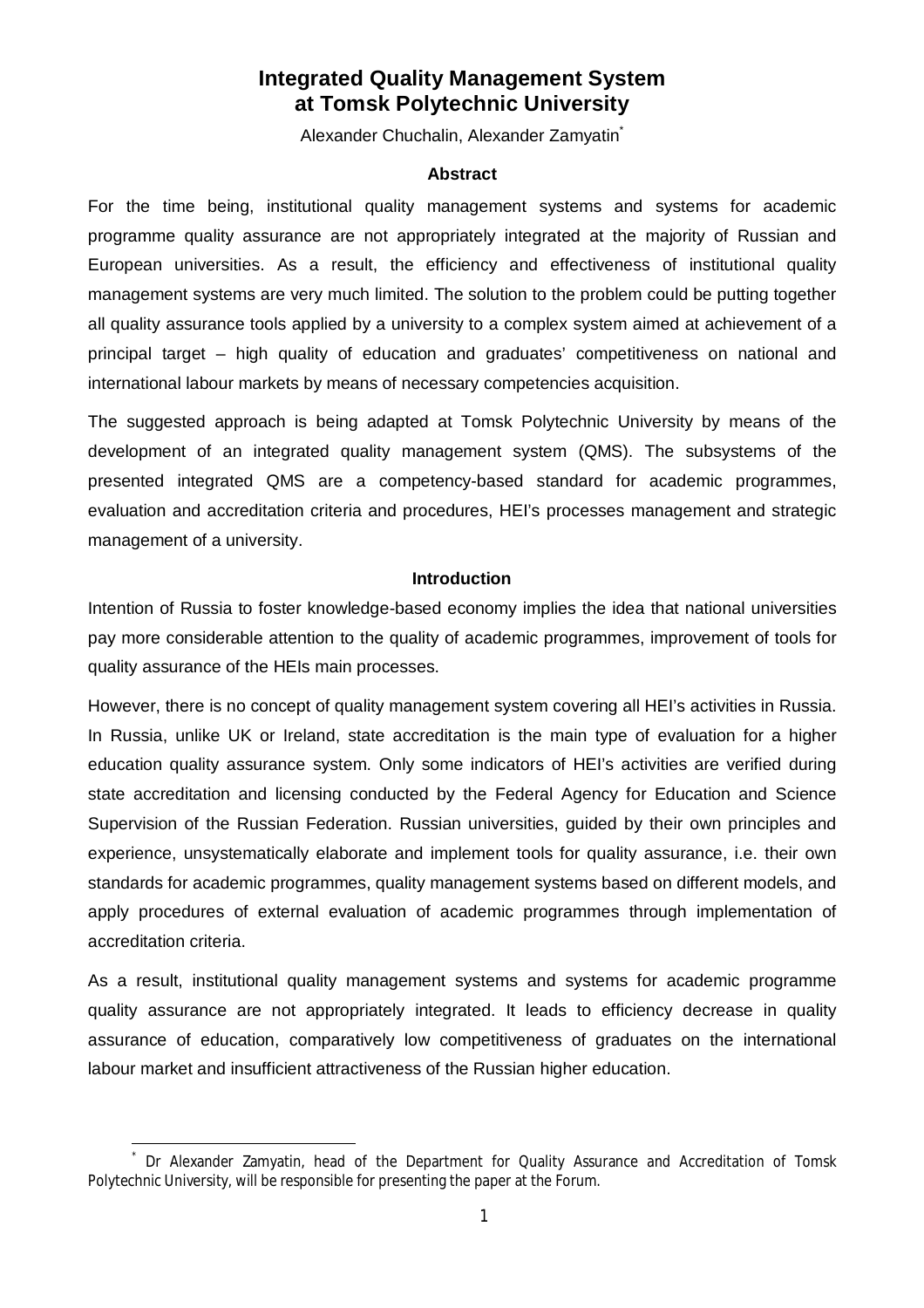Following world trends in quality assurance, Tomsk Polytechnic University (TPU) is developing its quality management system in accordance with the Federal Agency's requirements, the ISO 9001:2000 standard, ESG and EUR-ACE standards used by the European Network for Accreditation of Engineering Education (ENAEE) for evaluation of engineering programmes.

Starting 2005, a number of universities have been involved in the national project 'Education' for high school modernisation. In the framework of this project 57 RF higher education institutions including TPU were provided with substantial additional state funding. The main goal of the Innovative Programme in Education of TPU carried out within the project is elaboration of new academic programmes with novel methods of programme development and implementation, aimed at providing graduates with competences, which are keystones for their competitiveness on the labour market. A principal guiding tool for development of such academic programmes is a new Standard of Educational Programme (SEP) of TPU.

## **Integrated approach to development of quality system**

Tomsk Polytechnic University practices an integrated approach to quality management. Its feature is consideration of all main quality assurance tools applied by a HEI as a complex system aimed at achievement of the main goal – assurance of high quality of education and graduates' competitiveness on national and international labour markets by means of necessary competencies acquisition.

The subsystems of the integrated QMS can be presented as a famous Russian nested doll ('Matryoshka') (Fig. 1).



Fig. 1. Concept of HEI's integrated QMS

The competency-based approach to evaluation of higher education quality is gaining popularity worldwide. Graduates' competency implies 'readiness (including motivation and personality traits) to demonstrate abilities (knowledge, skills and experience) for successful professional activity when possible (problem and availability of resources)'.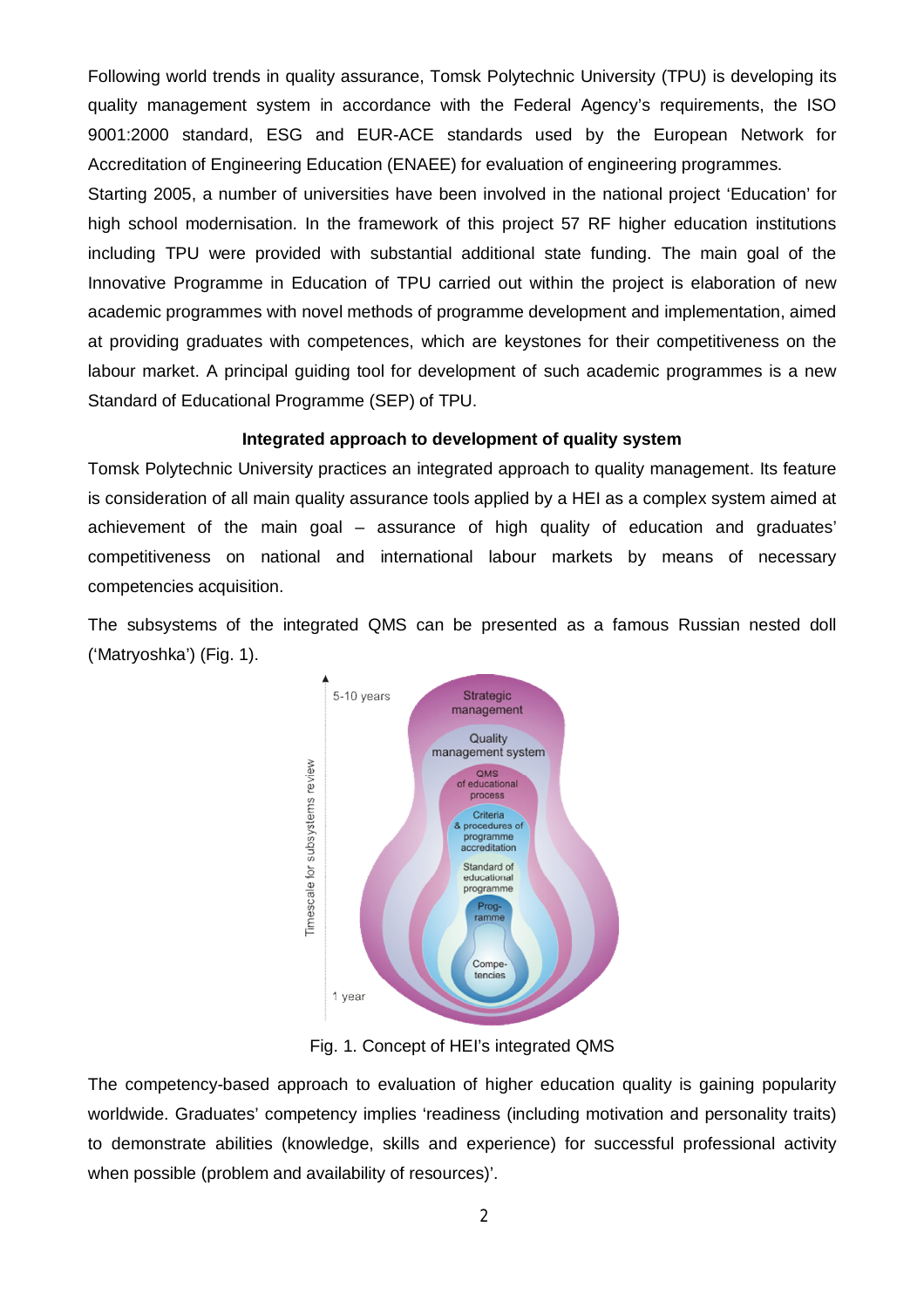To establish the subsystem 'competencies' of the integrated QMS, a HEI should be guided with standards of professional societies or governmental bodies responsible for higher education or criteria of accreditation agencies. Development of this subsystem needs continuous observation of the chosen reference points for timely amendments and updates diagnosis. Tomsk Polytechnic University defines competencies of its graduates in compliance with the requirements of the European Qualification Framework [1], the 'EUR-ACE Framework Standards for the Accreditation of Engineering programmes' [2] and the 'Graduate Attributes and Professional Competencies' agreed by bodies, which regulate recognition of results of engineering programme accreditation and international engineers mobility [3], as far as the TPU Mission is aimed at becoming an internationally-recognised University of high-level education.

A set of necessary competencies, conditions for their acquisition and assessment procedures are prescribed within an academic programme. An academic programme includes a curriculum, syllabi of courses (modules), introductory and industrial practice, a calendar plan, teaching and other support materials. It is a variety of academic programmes which meets current requirements of the labour market and society, as well as detailed published information on them that mainly determine competitiveness of a HEI. The main recommendations for this element of the integrated QMS are benchmarking for academic programmes development and annual review of academic programmes based on internal monitoring results.

TPU elaborated its own Standard of Educational Programme that covers design, approval, implementation, monitoring and improvement of academic programmes, which comply with the contemporary world trends and satisfy the needs of all stakeholders. It is worth mentioning that the way of SEP development in Russia is prescribed by the requirements of the Federal State Educational Standard of Higher Education. Foreign HEIs wishing to establish this component of the integrated QMS should be guided by the national law or analysis of similar regulations of leading world universities. A SEP should be periodically revised to assure its topical nature.

The TPU SEP consistent with the requirements of the world professional community (EUR-ACE Standards, ESG, accreditation criteria of the Washington Accord signatories and the Russian Association for Engineering Education (RAEE)) imposes conditions for academic programmes leading to various degrees/qualification (first cycle degree: Bachelor (four year programme), second cycle degree and qualification: Master (two year programme upon four-year Bachelor programme), Specialist (five-year integrated programme)) in different disciplines. Following the TPU SEP provides the basis for efficient design and implementation of 25 new Master programmes in the framework of the University innovative project 'Advanced Education for Elite Specialists in Engineering and Technology'. Seven Double Degree programmes are being developed in cooperation with European universities in prospective areas of science and engineering.

3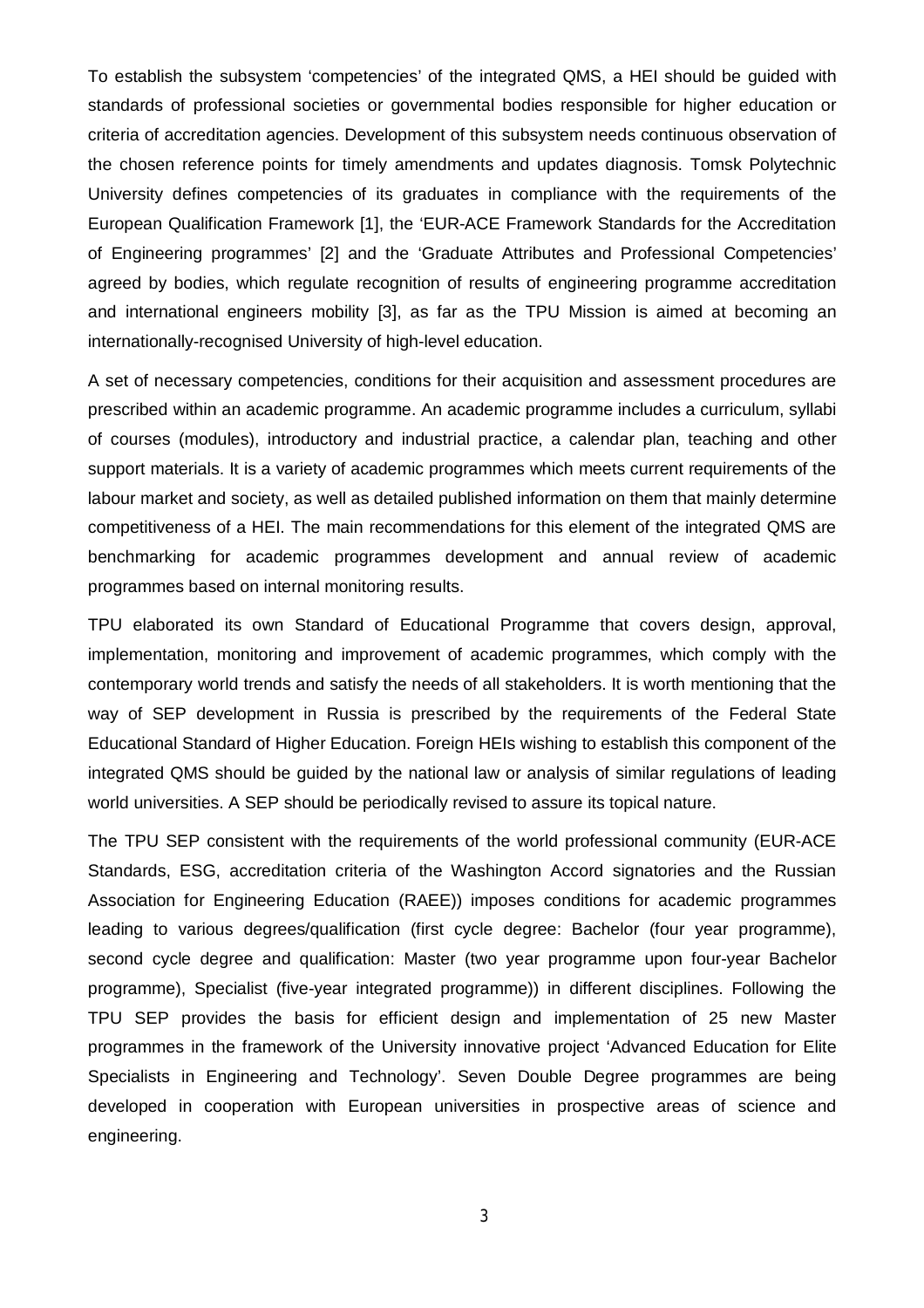Programme accreditation, its criteria and procedures updated upon current trends in industry, science and education are one of the main elements of HEI's quality assurance. It takes effect during preparation for the accreditation procedures (revision of the objectives, outcomes, curriculum, teaching materials for an academic programme), thorough analysis of auditors' reports, planning and implementation of preventive measures taken.

To decide what particular accreditation criteria will be used for integrated QMS development, leaders in the domain should be determined upon analysis of the accreditation services market. Cooperation with accreditation agencies is a long-term partnership which should be established upon thorough consideration of probable benefits and restrictions including those covering requirements for competencies of graduates. Criteria and procedures of accreditation are modified from time to time, so higher educational institutions should be aware of all changes introduced.

TPU has been regularly submitting its academic programmes for national and international accreditation since 1995. In 1995 the University applied for external programme evaluation to the Independent Engineering Accreditation Center (Russia) and 11 TPU programmes successfully underwent accreditation procedures. In 2000, invited examiners of the Global Alliance for Transnational Education (GATE) from the USA, Australia and New Zealand scrutinised four TPU academic programmes for international students delivered in English. The audit confirmed that the University is guided by the main international principles for transnational education and the programmes were certified by the GATE for the first time in Russia [4].

The TPU second-cycle integrated programme in Computer Engineering passed the substantial equivalent evaluation procedure run by the Canadian Engineering Accreditation Board (CEAB) in 2005 [5]. Re-evaluation of the programme by the CEAB examiners was successfully carried out in 2008. The B.Sc. programme in Electrical Engineering was evaluated by the Accreditation Board for Engineering and Technology (ABET, USA) in 2006 [6]. As a result, the programme (content and quality) was acknowledged to be equivalent to the ABET accredited B.Sc. programmes in Electrical Engineering of the USA HEIs. Over ten TPU engineering programmes were accredited by the RAEE in 2003-2007 [7]. Examiners from the  $EC^{UK}$  (UK) and ASIIN (Germany) took part in the onsite visits to TPU within the RAEE accreditation process in 2007. According to the results of these visits, four TPU engineering programmes were granted the EUR-ACE quality label and were put on the registers of the ENAEE and the European Federation of National Engineering Association (FEANI).

Designed in 2007, TPU and TU Berlin Double Degree programme 'High Technology Physics in Mechanical Engineering' (M.Sc.) will be submitted to accreditation by the RAEE and the ASIIN (Germany) in 2008.

The results of accreditation audits and auditors' recommendations are available for programme directors and can be an additional aspect for improvement of accredited programmes as well as other academic programmes.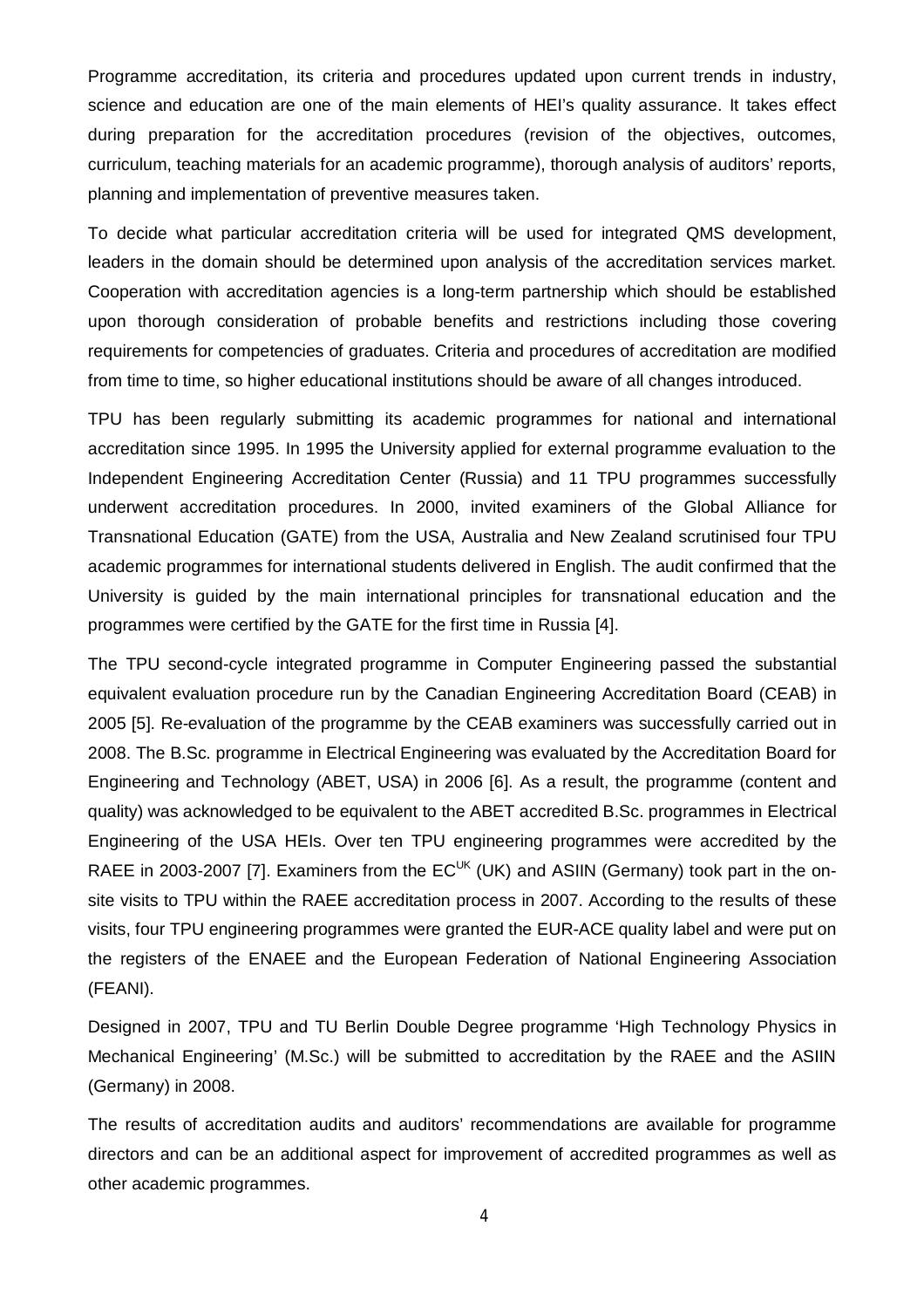Such mechanism as the 'European Standards and Guidelines for Quality Assurance in the European Higher Education Area' (ESG) is an integrated QMS element focused on academic programme quality assurance (see Fig. 1) [8]. These standards and guidelines developed as an essential component of a HEI's internal quality assurance system within the Bologna process, cover academic programme implementation placing special emphasis on quality assurance of an educational process at a university level. Although implementation of the ESG assumes working out large number of regulations, the standards and guidelines provide the opportunity to arrange and enhance efficiency, process transparency and attractiveness of educational activities at a HEI.

Taking into account that the ESG do not provide tools for the standards application and they need certain adaptation as an element of the integrated QMS, TPU approved a programme on normative papers adjustment in compliance with the ESG requirements and started its implementation. For example, the SEP of TPU highlights profoundly programme monitoring and improvement. TPU Department of corporate web-server development, in cooperation with other TPU offices, is elaborating a new version of the web-server, which will allow not only to publish detailed impartial qualitative and quantitative information on academic programmes and awarded degrees / qualifications and provide feedback from students and faculty, but also will improve communication between students and faculty and contain databases necessary to assure process transparency and supervision by stakeholders.

Each two or three years, to improve the stage of educational process QMS, a HEI should analyse regulations on the educational process in other countries (e.g. guidelines by the QAA (UK) and FINHEEC (Finland) in Europe or guidelines by the U.S. regional accrediting commissions (NWCCU, SACS, WASC-ACCJC etc.)) to detect best practices.

In spite of the key role of the educational process, sufficient attention should be paid to support processes which influence the educational process significantly; and, as a result, it might impact competencies acquisition by graduates. Quality assurance mechanisms of such processes are traditionally based on the Total Quality Management (TQM) principles using the ISO 9001:2000 model [9]. Moreover, at the QMS level, the guidelines IWA 2:2007 on ISO 9001:2000 standards application in education are taken into consideration. The second version of these guidelines was elaborated at the workshops of the International Organisation for Standardisation (ISO) in 2006. IWA 2:2007 guidelines interpret the ISO 9001:2000 standards for HEI faculty and propose additional principles to sustain university successful development. Guidelines IWA 2:2007 provides a form for self-assessment with instructions for application, examples of common educational processes, measures for educational processes assessment, tools for analysis and improvement of the educational process, etc.

The TQM concept, standard ISO 9001:2000 and guidelines IWA 2:2007 imply the process approach to HEI's activities. Permanent monitoring of the processes is an advantage of this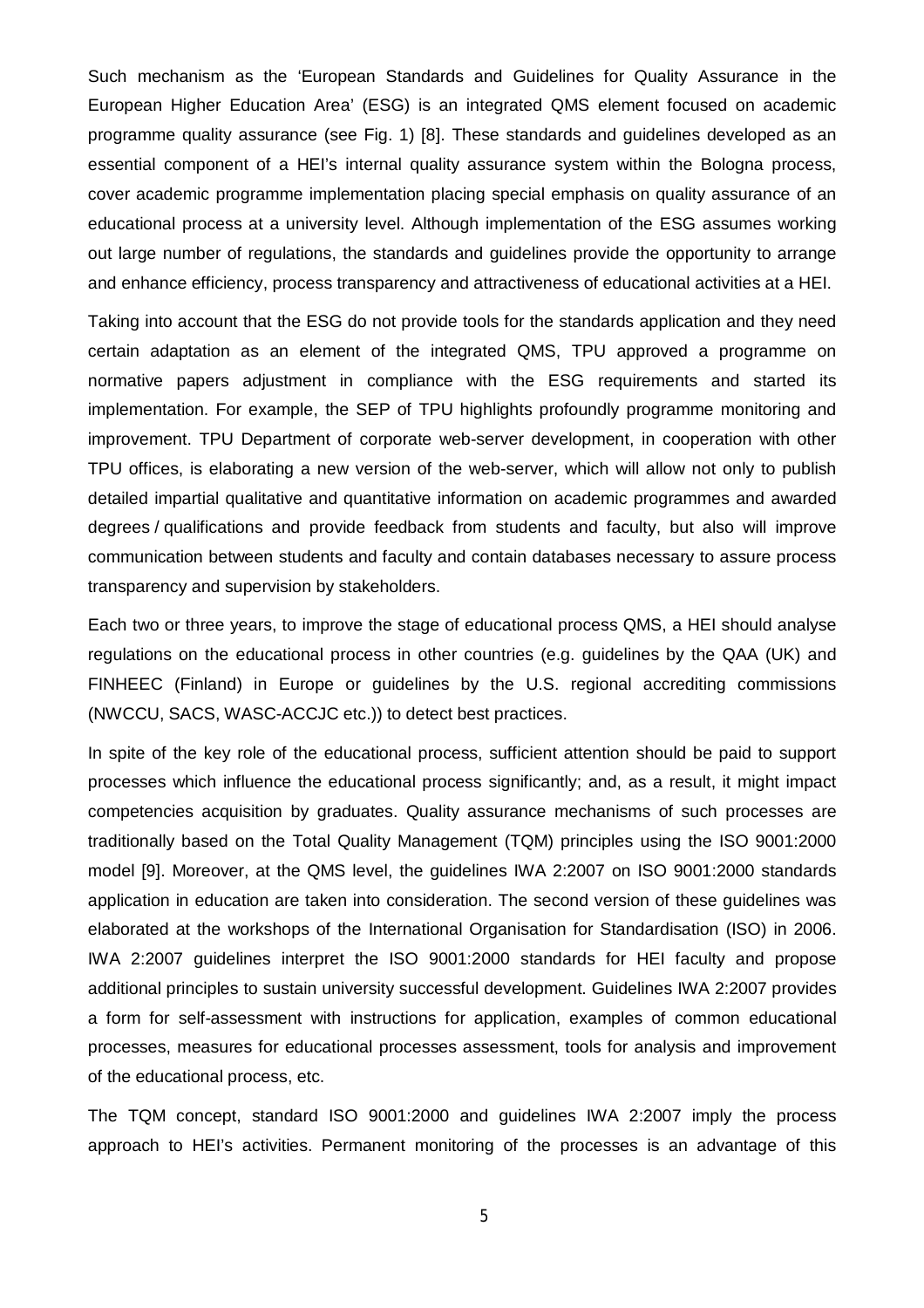approach as it allows to reveal and eliminate shortcomings at the initial stage and prevent delivering of sub-quality services to the customers.

The quality management system at TPU was certified by the NQA Global Assurance (UK) against the ISO 9001:2000 requirements in 2001, first among the Russian HEIs [10]. A generalised pyramid of the TPU QMS processes and documents is presented in the Fig. 2.



#### Fig. 2. Pyramid of TPU QMS processes and documents

In 2007 the TPU QMS was successfully recertified by the NQA Global Assurance. So, 27 University departments and TPU on the whole were granted ISO 9001:2000 certificates till 2010.

The integrated approach assumes that the university QMS is a tool for gaining HEI strategic goals. Formulation of these goals and decision on the ways for their achievement are made in the framework of strategic management. The University Mission and Quality policy assign long-term goals of the University. A five-year Complex Development Plan (CDP) defines mid-term lines of TPU development with indicators of its activities, and some key dimensions are provided with resources on a priority basis. Parameters of a CDP are widely discussed by TPU faculty and administration.

The objective of the first TPU CDP for 1991-1995 was transition to education of new generation specialists due to the transformation of Polytechnic Institute into a University. The main idea of the second TPU CDP (1996-2000) was to provide stable dynamic development of the University in the framework of market economy development in Russia. The third TPU CDP (2001-2005) was aimed at the University integration into the international scientific and educational community.

According to the current CDP-4, the objective of TPU is development of innovative nature of the University, which conducts top-rate research and educates highly qualified specialists able to make positive changes in their occupation and hence in economy and social life of Russia. The current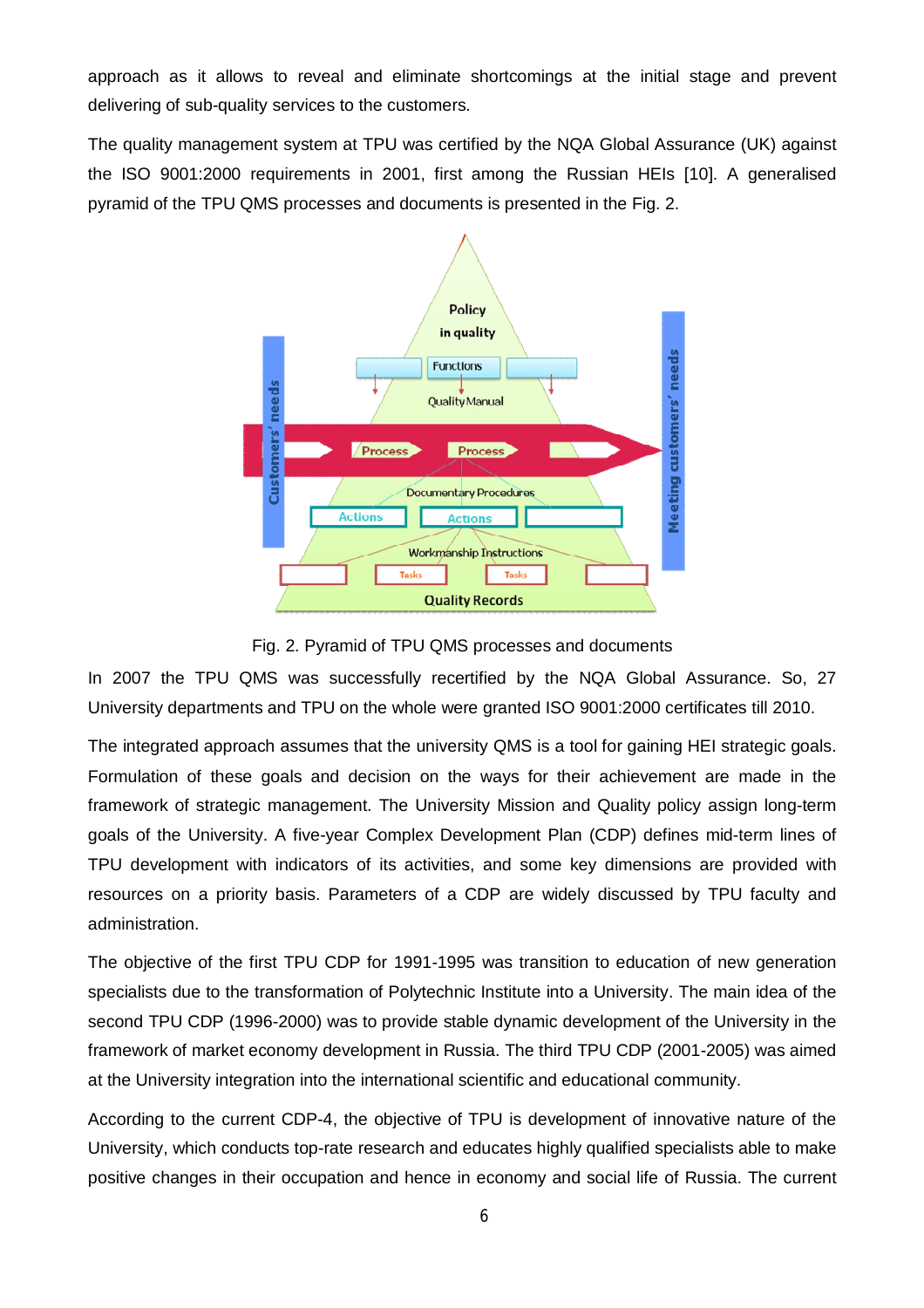CDP (2006-2010) consists of five projects on the main aspects of the University development, ten target programmes and over twenty development programmes for TPU departments (institutes, faculties, centers, etc.) as presented in Fig. 3.



Fig. 3. General TPU CDP structure

It is obvious that the integrated QMS cannot be subject to external evaluation because there are no criteria of an independent body which cover all elements of the suggested integrated QMS. At the same time, a distinctive feature of any modern system is its internal and/or external monitoring. Customers' satisfaction and internal audits are used for internal monitoring. External evaluation of some system components according to the international rules and procedures serves as external monitoring.

Monitoring of customers' satisfaction is performed regularly by the Center for Information Analysis of TPU. The main instruments of monitoring are special questionnaires and tests. Reports on the monitoring results are submitted to the Quality Representative of TPU to make decisions on processes improvement. Persons and departments interested in monitoring findings are also provided with the relevant information.

Internal audits are run according to an approved plan to evaluate efficiency of the quality system, quality of education and science. Remarks made during an annual audit are put down in an audit report, which is submitted to the Quality Representative of TPU and a head of a department under the audit. Performance and efficiency of corrective actions aimed at elimination of revealed shortcomings are also analysed.

Elements of the integrated QMS are subjects to periodic external evaluation: the QMS of TPU is assessed against the provisions of BS EN ISO 9001:2000 by the NQA (UK) and academic programmes are under the accreditation of the ABET (USA), CEAB (Canada), ENAEE (EU) and RAEE (Russia). External evaluation is a regular procedure that allows improving particular components of the integrated QMS as well as the integrated quality management system as a whole.

## **Assurance of QMS components integrity**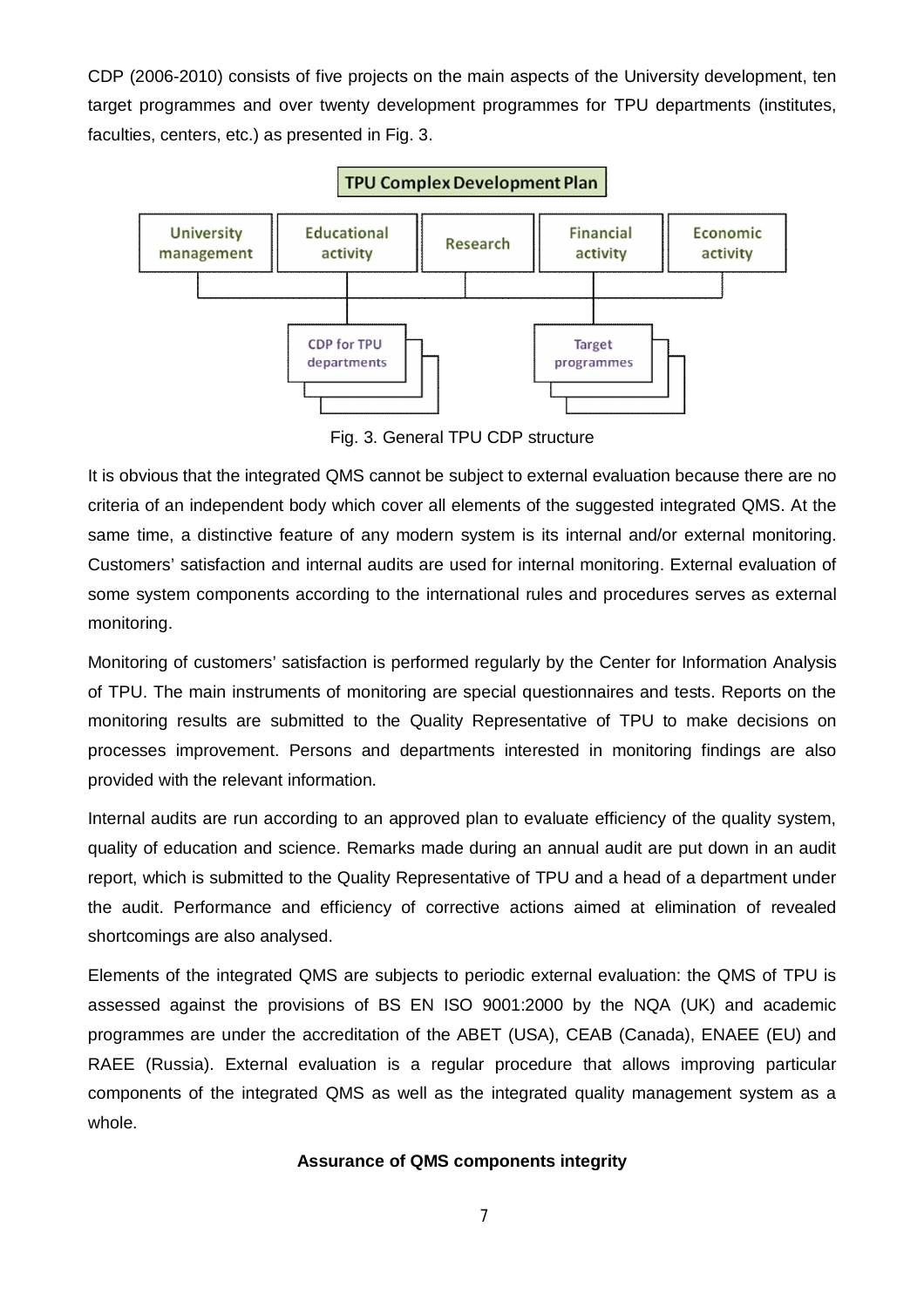It is important to arrange management process and links among subsystems of an integrated QMS taking into consideration the level hierarchy. Developers of the integrated system should keep in mind a 'core' of the system – graduates' competencies. The main problem is not to neglect assurance of competencies' acquisition providing operation and improvement of particular components of the system.

Correlation of the integrated QMS elements is provided by processes running according to by-laws covering several subsystems such as a Complex Development Plan of the University, the Quality Manual and the Standard of Educational Problem.

Statement of main indicators of any CDP is to be consistent with the University Mission and Policy. If required, elimination of contradictions is undertaken at meetings of the Quality Council of TPU and the Academic Board of TPU by adjustment of the Mission and/or the Policy. Operation of the described subsystems 'competencies', 'quality management system' and 'strategic management' is interdependent: developers of an academic programme have to provide compliance of goals of the programme with the University Mission and Policy defining graduates' competencies. At the same time, if modifications of competencies in an academic programme have iterative nature due to substantial changes in main stakeholders' demand, they are reflected in a Complex Development Plan, the Policy or even in the Mission, providing integration of all levels of management hierarchy.

Requirements of five "lower" subsystems are incorporated into the SEP. All educational departments and faculties of TPU must be guided with the SEP with internal audits regularly checking its execution.

## **Conclusion**

The integrated QMS joins different management hierarchic levels from strategic management to a particular academic programme and competencies. That is acknowledged with regular monitoring of customers' satisfaction, findings of internal audits against organization requirements, external evaluation of some system's elements against the standard ISO 9001:2000, and criteria for academic programmes accreditation of national and foreign accreditation agencies. It is expected that integrated QMS should improve the quality of education and research at University as well as competitiveness of its graduates on the national and international labour market.

### **Reference**

- 1. Recommendation of the European Parliament and of the Council of 23 April 2008 on the establishment of the European Qualifications Framework for lifelong learning. http://ec.europa.eu/education/policies/educ/eqf/index\_en.html.
- 2. EUR-ACE Framework Standards for the Accreditation of Engineering programmes. http://www.feani.org/EUR\_ACE/PrivateSection/Documents/A1\_EUR-ACE\_Framework%20Standards\_2005-11-17corrected.pdf.